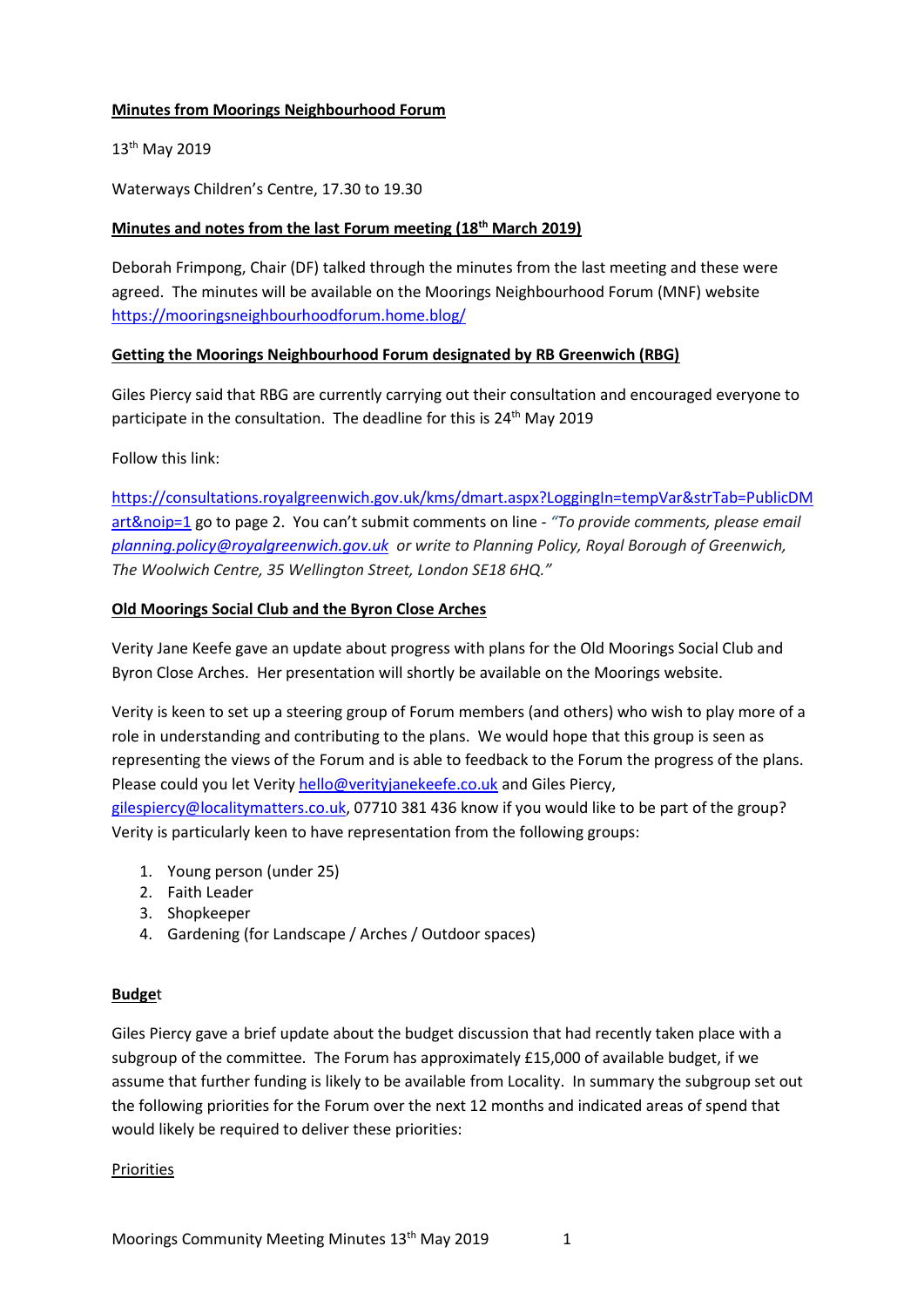- 1. Achieving some quick wins related to the priorities that emerged as part of the consultation carried out last year
- 2. Work in conjunction with local groups to find ways to support different activities. For example, the Forum might sponsor something at the festival or might offer a grant of £500 available to any youth group that has a good idea
- 3. To meaningfully influence the plans for the old Moorings Social Club and Byron Close Arches
- 4. To substantially raise the profile of the Forum over the next year
	- a. Better website
	- b. Clearer branding
	- c. Attendance at events
	- d. Merchandise (e.g. T-shirts, Fridge Magnets etc)
- 5. Have moved closer to developing a Neighbourhood Plan
- 6. Have a clear budget and funding in place for the 2020/2021 year

Likely areas of spend - all to be discussed before budget is approved

| # | Item                             |         |
|---|----------------------------------|---------|
|   | Consultancy support              | £7,500  |
|   | Food                             | £2,000  |
|   | Promotion                        | £3,000  |
|   | Supporting events                | £2,000  |
|   | Contingency / what already spent | £500    |
|   | <b>TOTAL</b>                     | £15,000 |

Dave Rugg asked if further details about the budget discussions would be available to Forum members. Giles Piercy said that yes this would be presented at future Forum meetings and would be available on the website.

#### **Compagnie XY artists (Festival Acrobats)**

Kevin Wratten and Imogen Thomas gave an update about the plans for the acrobats in the summer. Full details about this can be found in appendix A . For more details please contact Kevin directly:

Kevin Wratten Circus Producer Phone: 07762 161 956 Email: [kevinwratten@gmail.com](mailto:kevinwratten@gmail.com)

#### **Environmental Services update**

Steve Pyke gave an update about recent changes to the Environmental services team. There has been significant investment in and restructuring of this team in the last 12 months resulting in significant improvements to the parks, shrubbery and waterways. Further details about this improvement can be found in Steve's presentation available on the Moorings Website. Steve asked the audience if they had noticed an improvement in recent months - and overwhelmingly they confirmed that they had.